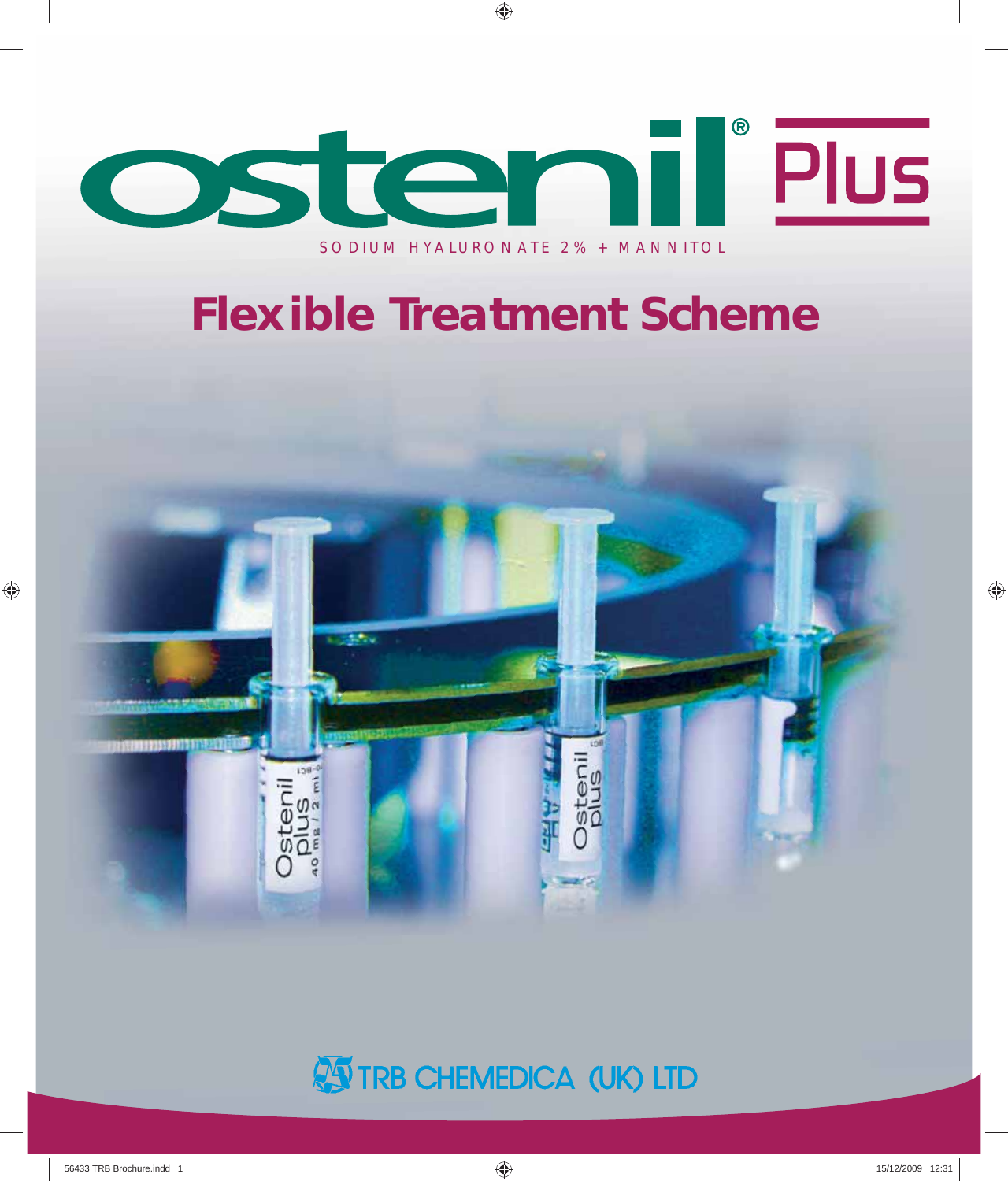# **I**NNOVATIVE PATENTED FORMULATION<sup>1</sup>

Intra-articular hyaluronic acid (HA) has an established place in the symptomatic treatment of osteoarthritis (OA).2-4

◈

The aim of developing OSTENIL®  $\overline{Plus}$  was to allow a flexible treatment scheme with fewer injections and longer periods between injections, compared to standard therapy.<sup>5</sup>

OSTENIL® Plus results from the extensive experience of TRB Chemedica in the research, development and manufacture of HA products in the fields of Rheumatology/Orthopaedics and Ophthalmology.

### **OSTENIL® Plus characteristics:**

| HA obtained from bacterial fermentation | Highly purified, natural, non-chemically modified product<br>No avian proteins |
|-----------------------------------------|--------------------------------------------------------------------------------|
| HA 2% (40 mg/2 ml)                      | High concentration for prolonged activity                                      |
| Molecular weight: 1-2 million Daltons   | Optimal range for therapeutic benefits 6.8                                     |
| Mannitol 0.5% (10 mg/2 ml)              | <b>Antioxidant</b><br>Protects HA from degradation by free radicals            |
| 2 ml pre-filled syringe                 | Ready to use                                                                   |
| Luer lock and tamper-evident seal       | Easy handling and tamper-proof                                                 |
| Terminal sterilisation by moist heat    | The device is sterile in the blister packaging                                 |

# **Designed for optimal efficacy and safety**

- 1. EP 0781547, 2002
- 2. Jordan KM et al. Ann Rheum Dis 2003; 62: 1145-55
- 3. Altman RD et al. Arthritis Rheum 2000; 43: 1905-15
- 4. Zhang W et al. Osteoarthritis Cartilage 2008; 16: 137-62
- 5. Bellamy N et al. Cochrane Database Syst Rev 2006; 2: CD005321
- 6. Kikuchi T et al. Osteoarthritis Cartilage 1996; 4: 99-110
- 7. Gotoh S et al. Ann Rheum Dis 1993; 52: 817-22
- 8. Smith MM, Ghosh P. Rheumatol Int 1987; 7: 113-22

◈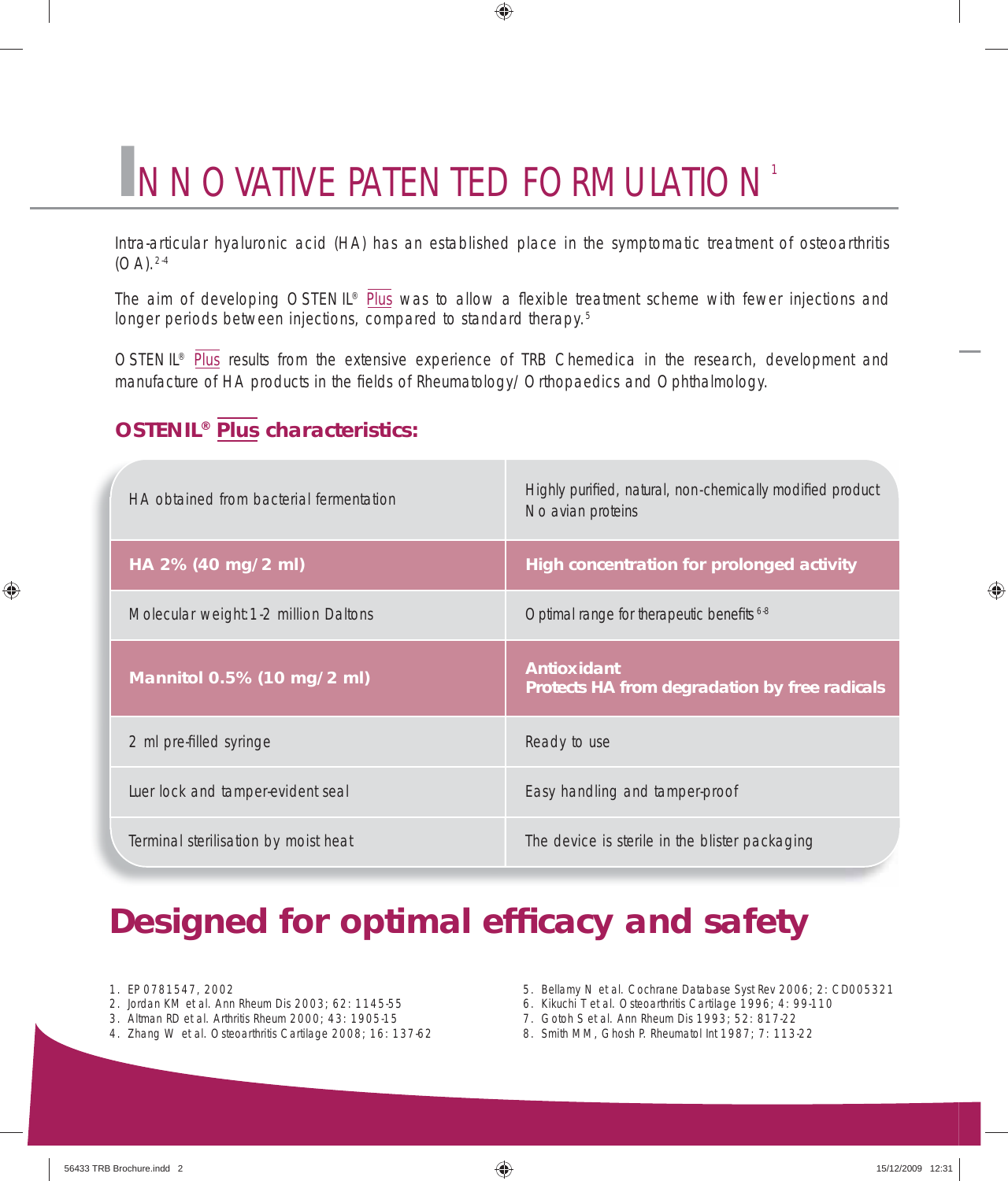

# **M**ANNITOL-STABILISED HIGH DOSE HYALURONIC ACID FOR SUSTAINED **EFFECT**

The novelty of OSTENIL® Plus lies in the combination of high concentration HA + mannitol. The formulation offers the possibility of reducing the number of injections and increasing the intervals between injections.9

◈

| 1. High concentration HA (2%)   | · OSTENIL <sup>®</sup> Plus contains HA which increases<br>synovial fluid viscoelasticity and restores joint<br>homeostasis.                                                                                                                                                                                    |
|---------------------------------|-----------------------------------------------------------------------------------------------------------------------------------------------------------------------------------------------------------------------------------------------------------------------------------------------------------------|
| 2. HA protection by mannitol    | • Mannitol acts as a free radical scavenger which<br>protects HA from rapid depolymerisation. <sup>10</sup>                                                                                                                                                                                                     |
| 3. Prolonged symptomatic effect | • A course of 1-3 injections of OSTENIL <sup>®</sup> Plus provides<br>rapid and prolonged relief of symptoms in knee and<br>hip OA.9                                                                                                                                                                            |
| 4. Good tolerability and safety | • Biocompatibility studies in animal models have<br>shown that OSTENIL® Plus is well tolerated. <sup>11</sup><br>• Tolerability was also demonstrated to be very<br>good in humans. <sup>9</sup><br>• Natural fermentative HA is better tolerated than<br>chemically modified HA of avian origin. <sup>12</sup> |

9. Bock F, Frobenius K. Submitted for publication

- 10. Mendoza G et al. Carbohydr Res 2007; 342: 96-102
- 11. TRB Chemedica data on file
- 12. Uebelhart D, Berz S. Osteoarthritis Cartilage 2003; 11 (Suppl A): P223



◈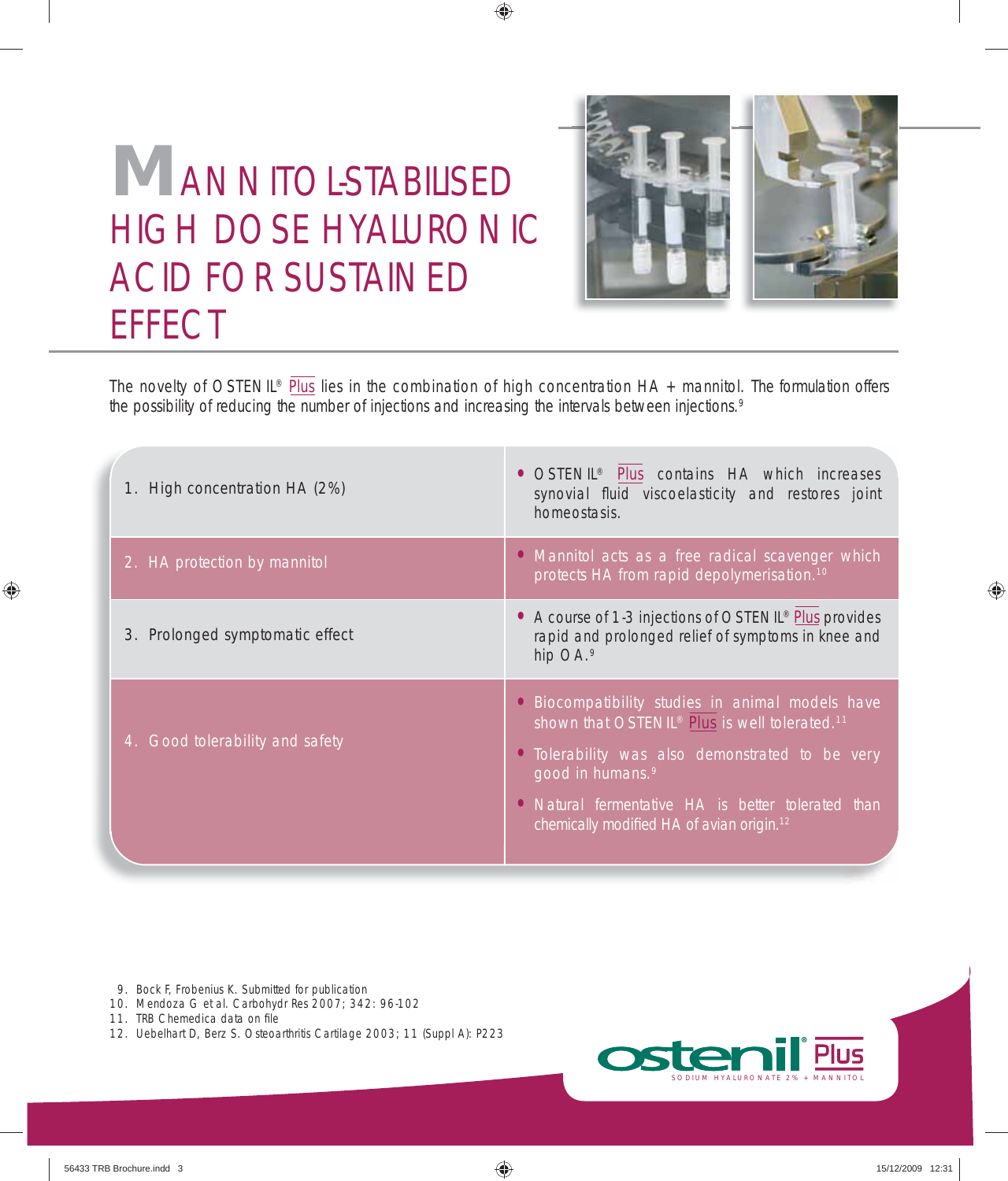## **H**IGH CONCENTRATION HYALURONIC ACID RESTORES SYNOVIAL BALANCE

- HA injections increase the viscoelasticity of the synovial fluid, restoring its lubricating, shock absorbing and filtering properties.<sup>13,14</sup>
- The protective coating of HA is re-established over the inner surface of the joint.
- $\bullet$  HA is a free radical scavenger.<sup>15,16</sup>
- $\bullet$  HA reduces inflammation of the synovium.17,18
- HA masks the nociceptors in the joint, and thus pain is alleviated.7,19

# **P**ROTECTIVE ROLE OF MANNITOL

◈

• Mannitol slows down the degradation of HA by reactive oxygen species (ROS).10



Figure 1: Inhibitory effect of 30 mM mannitol on HA degradation

### **Intra-articular HA injections restore joint homeostasis <sup>20</sup>**

- 13. Mensitieri M et al. J Mat Sci Mat Med 1995; 6: 130-7
- 14. Peyron JG. Osteoarthritis Cartilage 1993; 1: 85-7
- 15. Kvam BJ et al. Exp Cell Res 1995; 218: 79-86
- 16. Presti D, Scott JE. Cell Biochem Funct 1994; 12: 281-8

### **Mannitol stabilises HA chains against depolymerisation**

- 17. Frizziero L et al. Clin Exp Rheumatol 1998; 16: 441-9
- 18. Karatay S et al. Ann Clin Lab Sci 2004; 34: 330-5
- 
- 19. Miyazaki K et al. Pharmacometrics 1984; 28: 1123-35

◈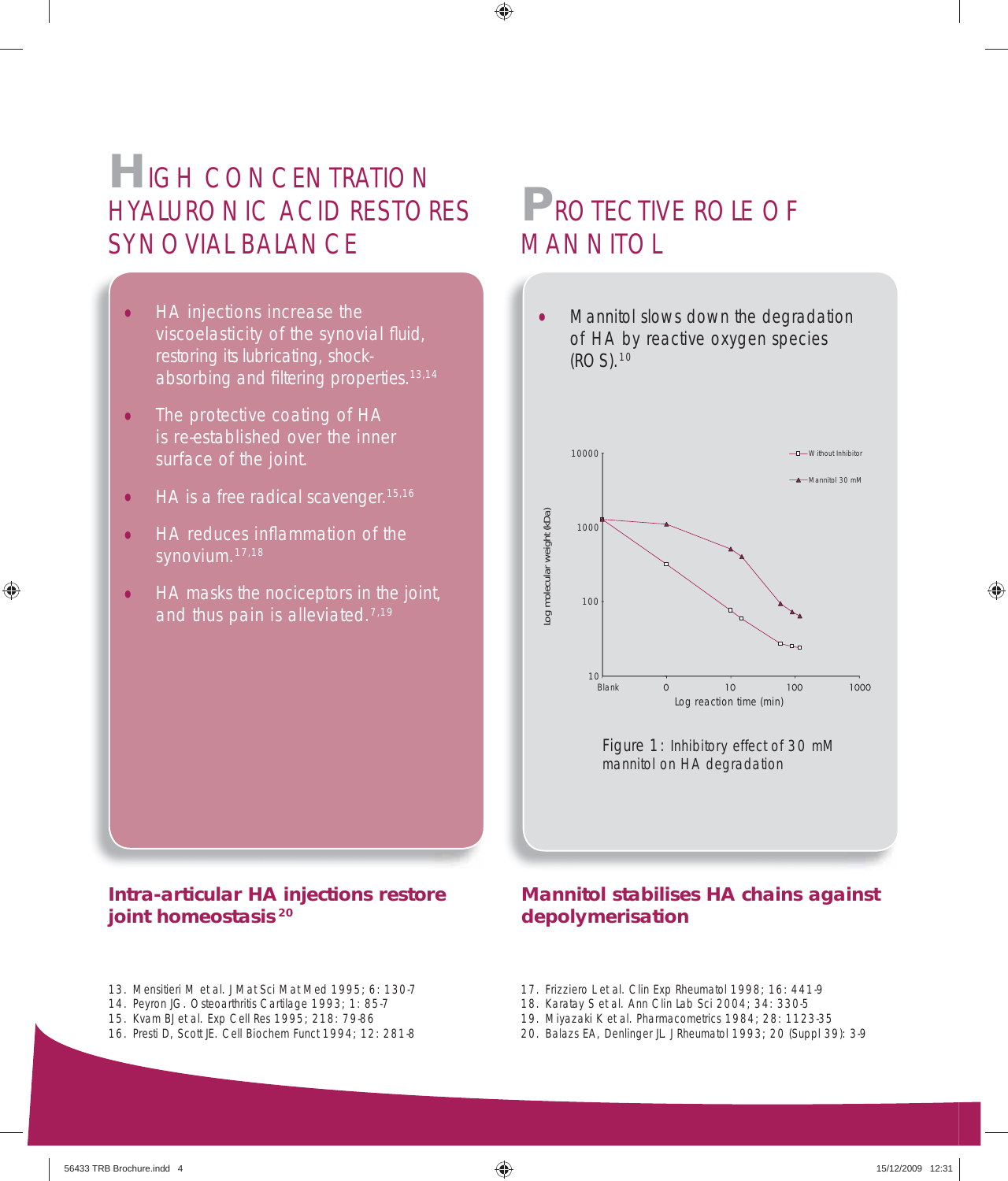

 $\bigoplus$ 

Figure 2a: ROS depolymerise long chain HA molecules, reducing chain length. The viscoelastic properties of the synovial fluid are thus reduced.

Figure 2b: Mannitol contained in OSTENIL® Plus protects HA chains from depolymerisation triggered by ROS.

**Unique combination of natural high dose HA (2%) + mannitol**

- **Improved resistance to degradation10**
- • **Reduced number of injections (1- 3 )**
- **Longer intervals between injections**



 $\bigoplus$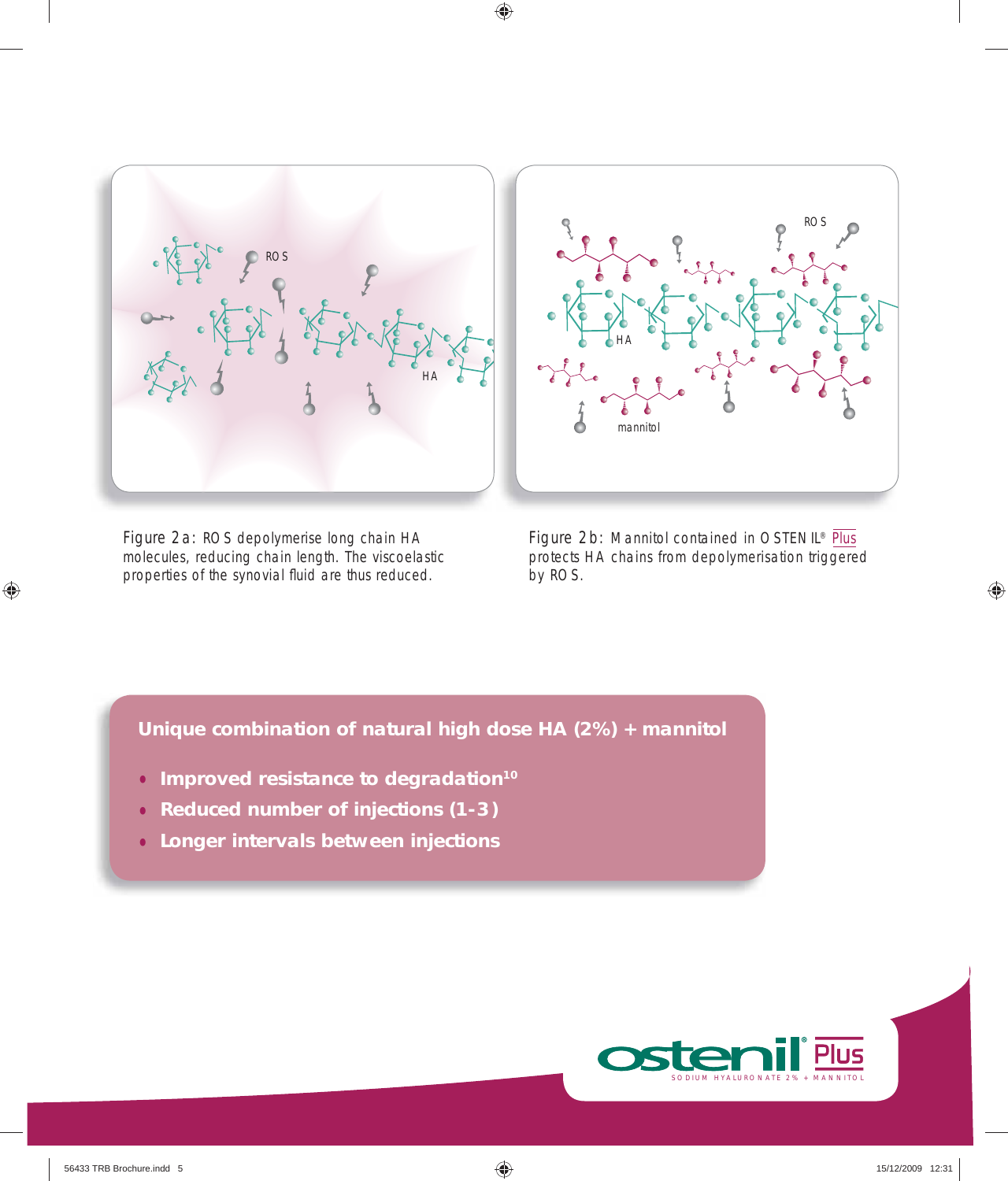# **C**LINICAL EFFICACY IN OSTEOARTHRITIS

 $\bigcirc$ 

### **Symptom relief after 3 injections in the knee**



Figure 3: Normalised total WOMAC for patients with knee  $OA (n = 38)$  $0 = no$  symptoms;  $96 =$  maximal possible symptoms

OSTENIL® Plus was tested in a prospective, open, multicentre study, in patients with symptomatic knee OA who received 1 injection of OSTENIL® Plus at 2 week intervals for a total of 3 injections.

Three months after the last injection, the total WOMAC score had significantly improved compared with baseline  $(p < 0.0001).$ <sup>9</sup>

Pain on load had significantly improved after each injection  $(p = 0.0001)$ . 92% of patients had mild pain or no pain on load 3 months after the end of treatment.9





Figure 4: Patient rating for the intensity of pain on load in knee OA ( $p = 0.0001$ )

⊕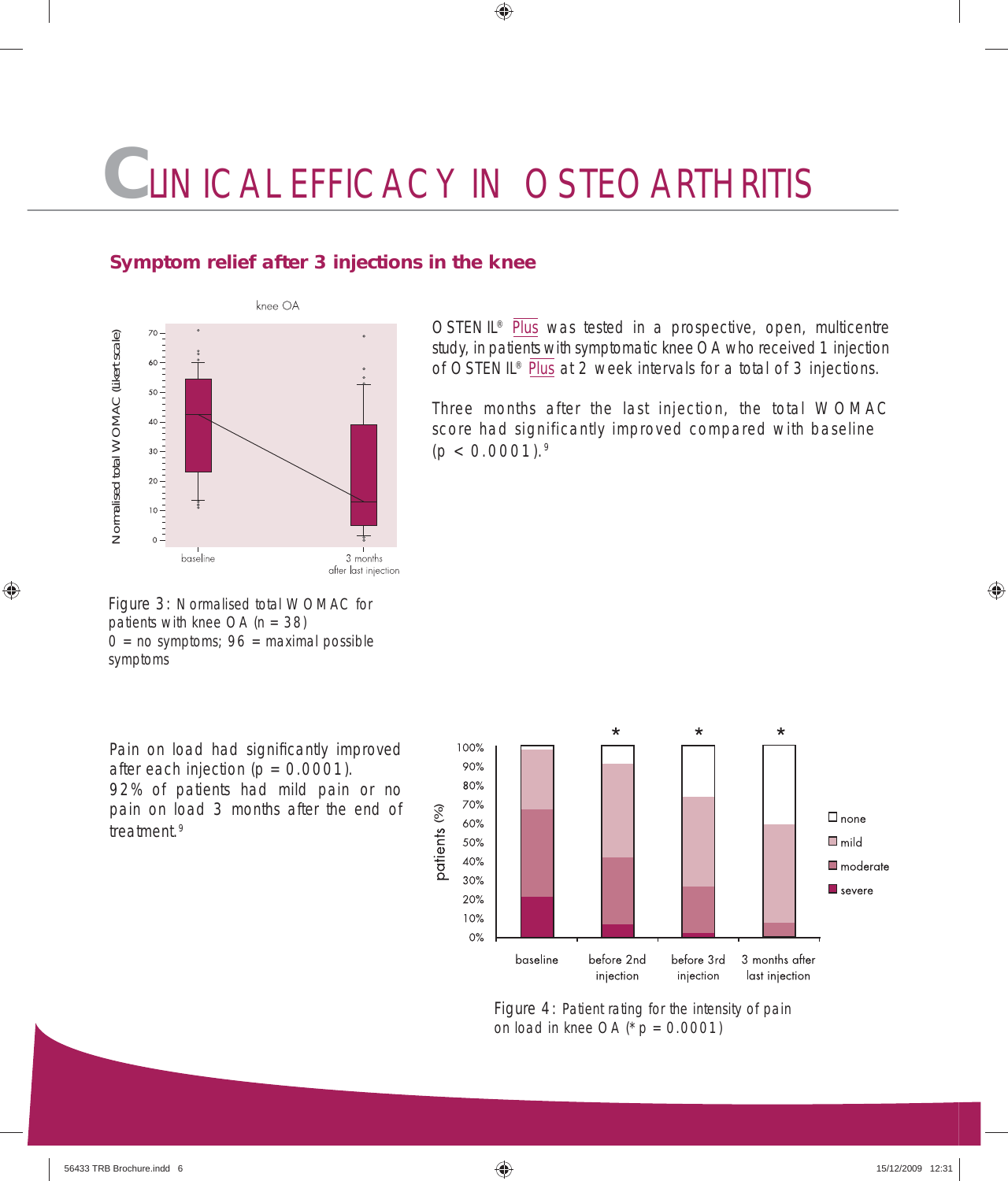

 $\bigcirc$ 

### **Pain relief after 1 injection in the hip**



At 3 months after treatment, 75% of patients who received one injection of OSTENIL® Plus in the hip had no pain or mild pain.<sup>9</sup>

Figure 5: Patient rating for the intensity of pain on load in hip  $OA (n = 8)$ 

### **Tolerability**

◈

All the patients who completed the study judged the tolerability of OSTENIL® Plus as 'very good' (n = 43) or 'good'  $(n = 4)$ . 9

**OSTENIL® Plus reduces pain and improves function in osteoarthritis with very good tolerability**

- **Flexible treatment scheme**
- • **Effective treatment with 1- 3 injections**